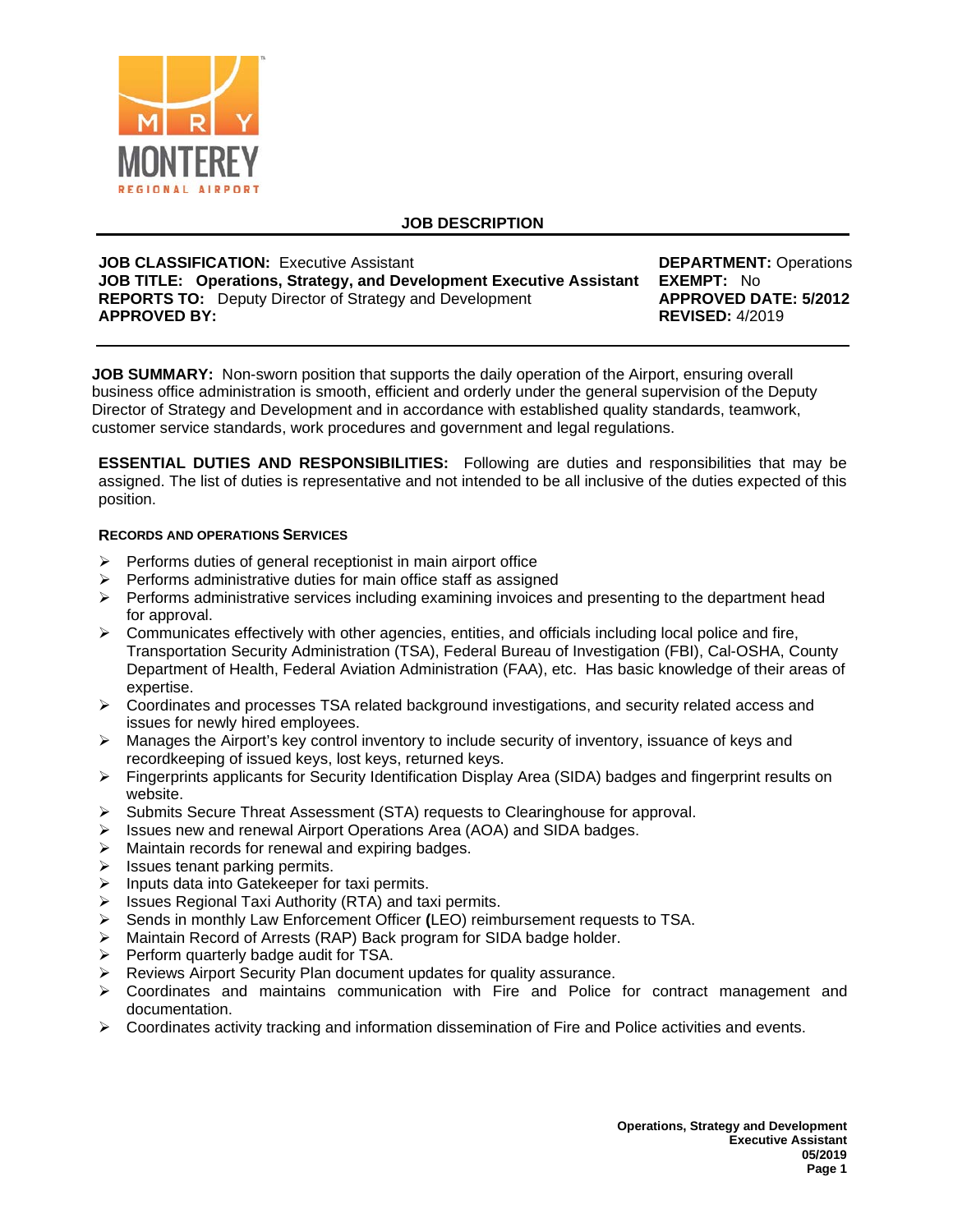

## **ADMINISTRATIVE SUPPORT**

- $\triangleright$  Participates in developing cost estimates for purchasing supplies, materials and capital projects, statistical reports and annual budget preparation.
- $\triangleright$  Evaluates business processes and, where appropriate, recommends new procedures based on an analysis of problems.
- $\triangleright$  Composes and prepares correspondence regarding airport activities.
- Assists in review of written materials, correspondence, documents and other projects.
- $\triangleright$  Maintains, updates and creates efficient and accurate physical and electronic files, documents, and reference materials according to established procedures.
- $\triangleright$  Copies and assembles documents, reports and correspondence.
- $\triangleright$  Reads and routes incoming mail. Locates and attaches appropriate file to correspondence.
- $\triangleright$  Responds to inquiries and situations that do not need supervisor's personal attention.
- $\triangleright$  Resolves problems and complaints from internal and external customers.
- Represents Department (on request) at meetings with other departments, agencies and/or the public.
- $\triangleright$  Orders and maintains inventory of office supplies.
- $\triangleright$  Coordinates and arranges meetings, prepares agendas, reserves and prepares facilities, and records and transcribes minutes of meetings. Ensures timely and efficient logistics and physical set-up for meetings as required.
- Maintains the general appearance/neatness of the office.
- $\triangleright$  Performs errands, including, but not limited to picking up supplies as needed or directed.
- $\triangleright$  Develops, uses and assists in implementing data management programs, work methods and procedures.
- $\triangleright$  Maintains and updates databases for all computers, providing and entering accurate information into the database for parking, security, and others as required.
- $\triangleright$  Update webpages as needed.

## **OTHER**

Typically does not supervise other employees*.*

**QUALIFICATION REQUIREMENTS:** To perform this job successfully, an individual must be able to perform each essential duty satisfactorily. Employee is responsible for performing work accurately with minimal supervision. Requirements listed below are representative of the knowledge, skill and/or ability required.

## **Education and/or Experience**

- $\triangleright$  High School diploma or general education degree (GED) required; an AA Degree with a concentration in business preferred with a minimum of three years progressively responsible administrative experience. Other combinations of education and experience may be acceptable.
- $\triangleright$  Airport experience desirable but not required.

## **KNOWLEDGE OF:**

- $\triangleright$  Federal, state, and local regulations and/or ordinances governing the airport.
- $\triangleright$  Customer service skills.
- $\triangleright$  Efficient filing systems, office machines and equipment including computer hardware and software.
- $\triangleright$  Computer hardware, operating systems and application software.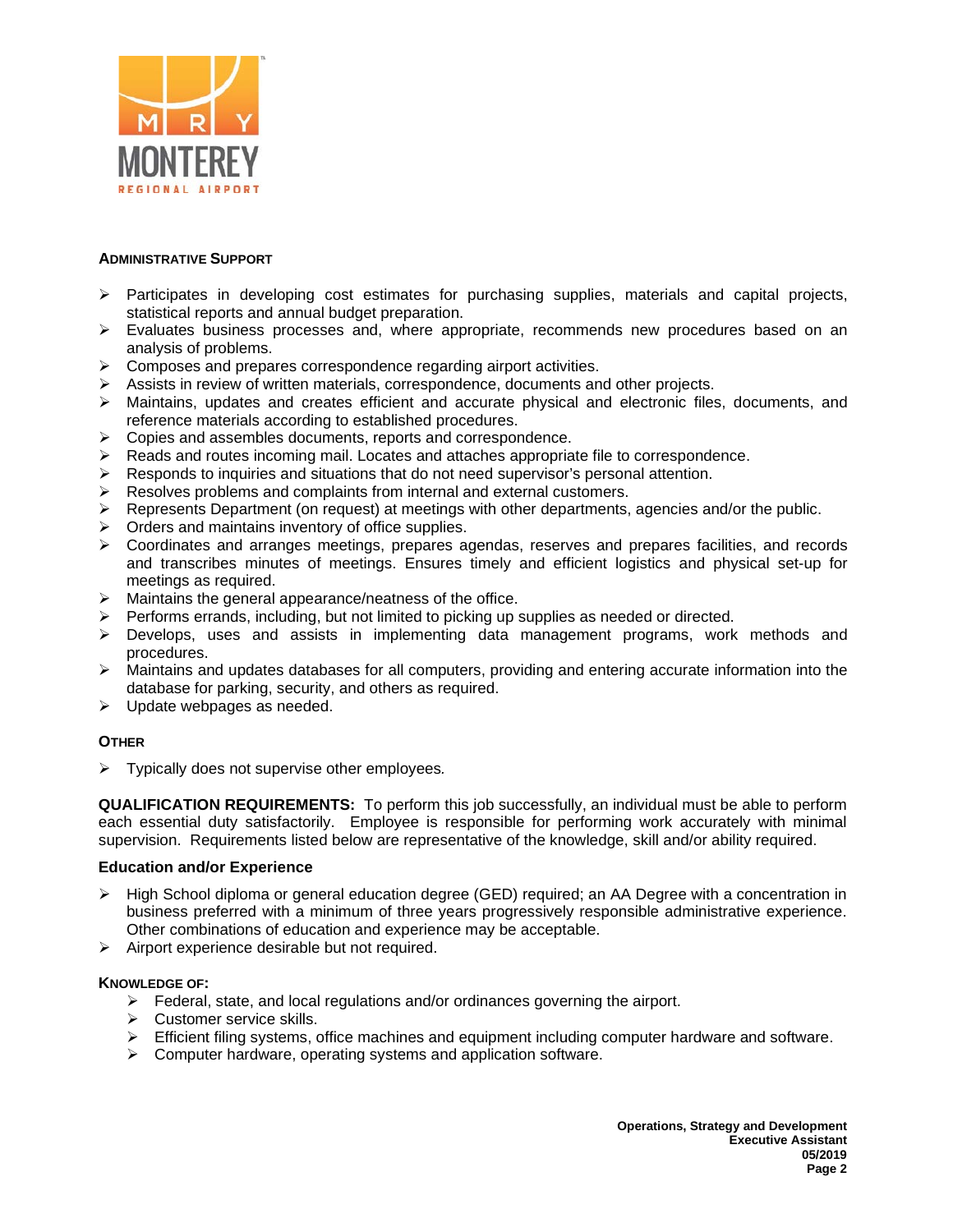

## **SKILLS AND ABILITIES**

- $\triangleright$  Must possess proficient written and verbal communication skills; able to read and write memos and correspondence that conform to prescribed style and format, including accurate grammar and business correspondence knowledge.
- $\triangleright$  Ability to read, analyze, and interpret general business periodicals, professional journals, and governmental regulations.
- $\triangleright$  Ability to effectively and tactfully present information to and communicate with employees, managers, board members, and customers.
- Ability to utilize word processing and spreadsheet applications, (MS Word and Excel). Proficiency in MS Access desirable.
- $\triangleright$  Ability to apply concepts such as fractions, percentages, ratios, and proportions to practical situations.
- $\triangleright$  Ability to examine and accurately verify financial documents and reports.
- $\triangleright$  Ability to define problems, collect data, establish facts, and draw valid conclusions.
- $\triangleright$  Ability to interpret a variety of instructions furnished in written, oral, diagram, or financial schedule form.
- $\geq$  Able to multi-task and determine and direct personal effort to accomplish priorities.<br> $\geq$  Ability to performs difficult and complex record keeping and administrative detail we
- Ability to performs difficult and complex record keeping and administrative detail work with speed and accuracy.

## **GENERAL REQUIREMENTS:**

- $\triangleright$  Meets or exceeds the performance factors indicated on the Performance Appraisal form.
- Presents a neat, professional appearance.
- Conduct reflects credit on the Monterey Peninsula Airport District and encourages others to do the same.
- $\triangleright$  Maintains confidentiality on all matters related to airport business.
- $\triangleright$  Organized and analytical, independent and self-motivated, enthusiastic and dependable.
- $\triangleright$  Employs effective interpersonal skills, establishes positive relationships with internal and external customers, and participates positively as a team member.
- $\triangleright$  Interprets, plans, organizes, develops, and implements programs, goals, objectives, policies and procedures.
- $\triangleright$  Adjusts to tasks and focuses with composure to meet changing deadlines and priorities.
- $\triangleright$  Uses equipment and materials in a safe and acceptable manner, follows established safety procedures, uses appropriate safeguards, and observes common sense rules of safety in all on-the-job activities.

**PHYSICAL DEMANDS:** The physical demands described here are representative of those that must be met by an employee to successfully perform the essential functions of this job. Reasonable accommodation may be made to enable individuals with disabilities to perform the essential functions.

- $\triangleright$  While performing the duties of this job, the employee is regularly required to sit. The employee is occasionally required to stand, stoop, kneel and crouch. The employee frequently is required to walk; to use hands to repetitively finger, handle or feel objects, tools and use a computer/typewriter keyboard; to reach with hands and arms; and to talk or hear in person and over the telephone.
- The employee is frequently required to drive a motor vehicle, both on and off airport property.
- $\triangleright$  The employee must occasionally lift and/or move up to 30 pounds, but regularly lifts or pushes items weighing 5-10 pounds.
- $\triangleright$  Specific vision abilities required by this job include close vision and the ability to adjust focus.